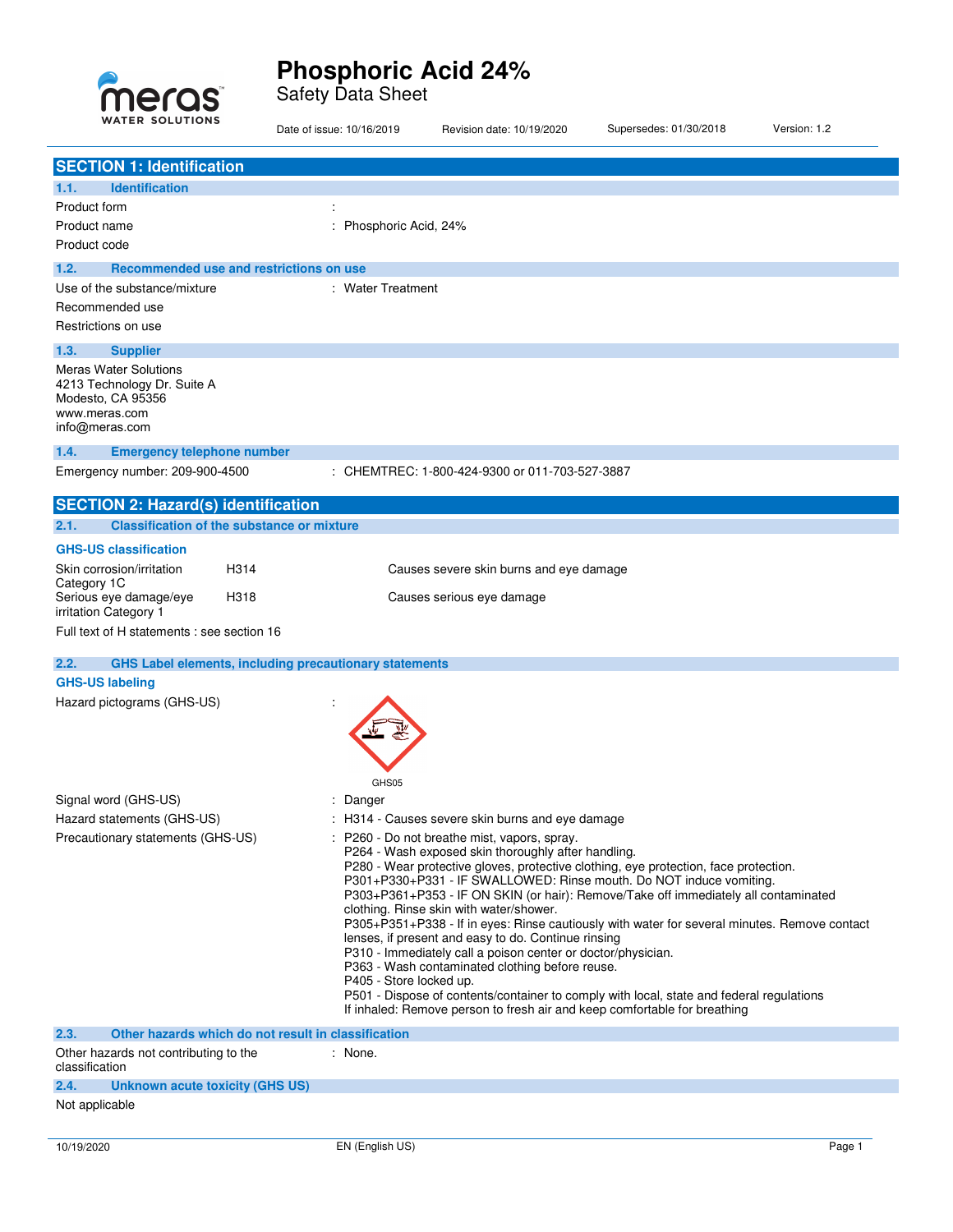Safety Data Sheet

### **SECTION 3: Composition/Information on ingredients**

## **3.1. Substances**

### Not applicable **3.2. Mixtures**

| <b>Name</b>      | <b>Product identifier</b> | $\%$ | <b>GHS-US classification</b>            |
|------------------|---------------------------|------|-----------------------------------------|
| Water            | (CAS-No.) 7732-18-5       | 76   | Not classified                          |
| Phosphoric Acid, | (CAS-No.) 7664-38-2       | 24   | Skin Corr. 1B, H314<br>Eye Dam. 1, H318 |

Full text of hazard classes and H-statements : see section 16

| <b>SECTION 4: First-aid measures</b>                                                                    |                                                                                                                                                                                                               |
|---------------------------------------------------------------------------------------------------------|---------------------------------------------------------------------------------------------------------------------------------------------------------------------------------------------------------------|
| <b>Description of first aid measures</b><br>4.1.                                                        |                                                                                                                                                                                                               |
| First-aid measures general                                                                              | : Never give anything by mouth to an unconscious person. If you feel unwell, seek medical<br>advice (show the label where possible).                                                                          |
| First-aid measures after inhalation                                                                     | Allow victim to breathe fresh air. Allow the victim to rest. Remove victim to fresh air and keep at<br>rest in a position comfortable for breathing. Immediately call a poison center or<br>doctor/physician. |
| First-aid measures after skin contact                                                                   | Remove/Take off immediately all contaminated clothing. Rinse skin with water/shower.<br>Immediately call a poison center or doctor/physician.                                                                 |
| First-aid measures after eye contact                                                                    | Rinse cautiously with water for several minutes. Remove contact lenses, if present and easy to<br>do. Continue rinsing. Immediately call a poison center or doctor/physician.                                 |
| First-aid measures after ingestion                                                                      | : Rinse mouth. Do NOT induce vomiting. Immediately call a poison center or doctor/physician.                                                                                                                  |
| 4.2.<br>Most important symptoms and effects (acute and delayed)                                         |                                                                                                                                                                                                               |
| Symptoms/effects                                                                                        | : Causes severe skin burns and eye damage.                                                                                                                                                                    |
| Symptoms/effects after eye contact                                                                      | : Causes serious eye damage.                                                                                                                                                                                  |
| 4.3.<br>Immediate medical attention and special treatment, if necessary                                 |                                                                                                                                                                                                               |
| No additional information available                                                                     |                                                                                                                                                                                                               |
| <b>SECTION 5: Fire-fighting measures</b>                                                                |                                                                                                                                                                                                               |
| Suitable (and unsuitable) extinguishing media<br>5.1.                                                   |                                                                                                                                                                                                               |
| Suitable extinguishing media                                                                            | : Foam. Dry powder. Carbon dioxide. Water spray. Sand.                                                                                                                                                        |
| Unsuitable extinguishing media                                                                          | : Do not use a heavy water stream.                                                                                                                                                                            |
| 5.2.<br>Specific hazards arising from the chemical                                                      |                                                                                                                                                                                                               |
| Reactivity                                                                                              | : Thermal decomposition generates : Corrosive vapors.                                                                                                                                                         |
| 5.3.<br>Special protective equipment and precautions for fire-fighters                                  |                                                                                                                                                                                                               |
| Firefighting instructions                                                                               | : Use water spray or fog for cooling exposed containers. Exercise caution when fighting any<br>chemical fire. Prevent fire-fighting water from entering environment.                                          |
| Protection during firefighting                                                                          | : Do not enter fire area without proper protective equipment, including respiratory protection.                                                                                                               |
| <b>SECTION 6: Accidental release measures</b>                                                           |                                                                                                                                                                                                               |
| 6.1.<br>Personal precautions, protective equipment and emergency procedures                             |                                                                                                                                                                                                               |
| 6.1.1.<br>For non-emergency personnel                                                                   |                                                                                                                                                                                                               |
| Protective equipment                                                                                    |                                                                                                                                                                                                               |
|                                                                                                         | : Safety glasses. Protective clothing. Gloves.<br>: Evacuate unnecessary personnel.                                                                                                                           |
| <b>Emergency procedures</b>                                                                             |                                                                                                                                                                                                               |
| 6.1.2.<br>For emergency responders                                                                      |                                                                                                                                                                                                               |
| Protective equipment                                                                                    | : Equip cleanup crew with proper protection.                                                                                                                                                                  |
| <b>Emergency procedures</b>                                                                             | : Ventilate area.                                                                                                                                                                                             |
| 6.2.<br><b>Environmental precautions</b>                                                                |                                                                                                                                                                                                               |
| Prevent entry to sewers and public waters. Notify authorities if liquid enters sewers or public waters. |                                                                                                                                                                                                               |
| 6.3.<br>Methods and material for containment and cleaning up                                            |                                                                                                                                                                                                               |
| Methods for cleaning up                                                                                 | : Soak up spills with inert solids, such as clay or diatomaceous earth as soon as possible. Collect<br>spillage. Store away from other materials.                                                             |
| <b>Reference to other sections</b><br>6.4.                                                              |                                                                                                                                                                                                               |
| See Heading 8. Exposure controls and personal protection.                                               |                                                                                                                                                                                                               |
| 10/19/2020                                                                                              | EN (English US)<br>2/7                                                                                                                                                                                        |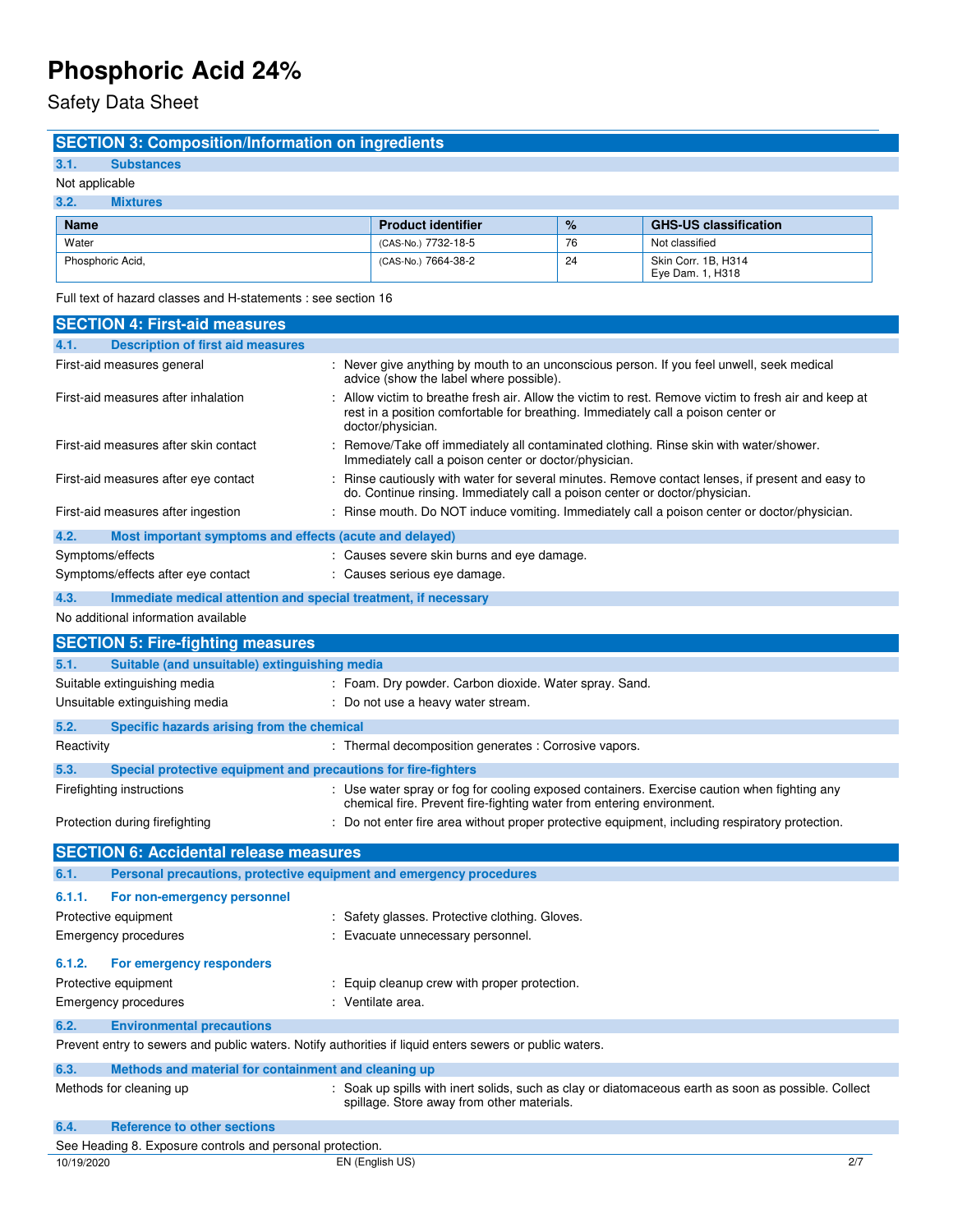### Safety Data Sheet

| <b>SECTION 7: Handling and storage</b>                               |                                                                                                                                                                                                                                           |
|----------------------------------------------------------------------|-------------------------------------------------------------------------------------------------------------------------------------------------------------------------------------------------------------------------------------------|
| <b>Precautions for safe handling</b><br>7.1.                         |                                                                                                                                                                                                                                           |
| Precautions for safe handling                                        | : Wash hands and other exposed areas with mild soap and water before eating, drinking or<br>smoking and when leaving work. Provide good ventilation in process area to prevent formation<br>of vapor. Do not breathe mist, vapors, spray. |
| Hygiene measures                                                     | : Wash exposed skin thoroughly after handling. Wash contaminated clothing before reuse.                                                                                                                                                   |
| Conditions for safe storage, including any incompatibilities<br>7.2. |                                                                                                                                                                                                                                           |
| Technical measures                                                   | : Comply with applicable regulations.                                                                                                                                                                                                     |
| Storage conditions                                                   | : Keep only in the original container in a cool, well ventilated place away from : incompatible<br>materials. Keep container closed when not in use.                                                                                      |
| Incompatible products                                                | : Strong bases. Strong acids.                                                                                                                                                                                                             |
| Incompatible materials                                               | : Sources of ignition. Direct sunlight.                                                                                                                                                                                                   |

### **SECTION 8: Exposure controls/personal protection**

| Phosphoric Acid, 85% w/w (7664-38-2)                                        |                                      |            |  |  |
|-----------------------------------------------------------------------------|--------------------------------------|------------|--|--|
| <b>OSHA</b>                                                                 | OSHA PEL (TWA) (mg/m <sup>3</sup> )  | $\log/m^3$ |  |  |
| <b>IDLH</b><br>US IDLH $(mg/m3)$<br>1000 mg/m <sup>3</sup>                  |                                      |            |  |  |
| <b>NIOSH</b>                                                                | NIOSH REL (TWA) (mg/m <sup>3</sup> ) | 1 mg/m $3$ |  |  |
| <b>NIOSH</b><br>NIOSH REL (STEL) (mg/m <sup>3</sup> )<br>$3 \text{ mg/m}^3$ |                                      |            |  |  |
| Water (7732-18-5)                                                           |                                      |            |  |  |
| Not applicable                                                              |                                      |            |  |  |

### **8.2. Appropriate engineering controls**

**8.1. Control parameters** 

Appropriate engineering controls : Emergency eye wash fountains should be available in the immediate vicinity of any potential exposure. Provide adequate general and local exhaust ventilation.

### **8.3. Individual protection measures/Personal protective equipment**

### **Personal protective equipment:**

Chemical resistant apron. Face shield. Gloves. Protective clothing. Safety glasses.



### **Hand protection:**

Wear protective gloves.

### **Eye protection:**

Chemical goggles or face shield

### **Skin and body protection:**

Wear suitable protective clothing

### **Respiratory protection:**

Respiratory protection not required in normal conditions

### **Other information:**

Do not eat, drink or smoke during use.

| <b>SECTION 9: Physical and chemical properties</b>            |                 |     |
|---------------------------------------------------------------|-----------------|-----|
| Information on basic physical and chemical properties<br>9.1. |                 |     |
| Physical state                                                | Liauid          |     |
| 10/19/2020                                                    | EN (English US) | 3/7 |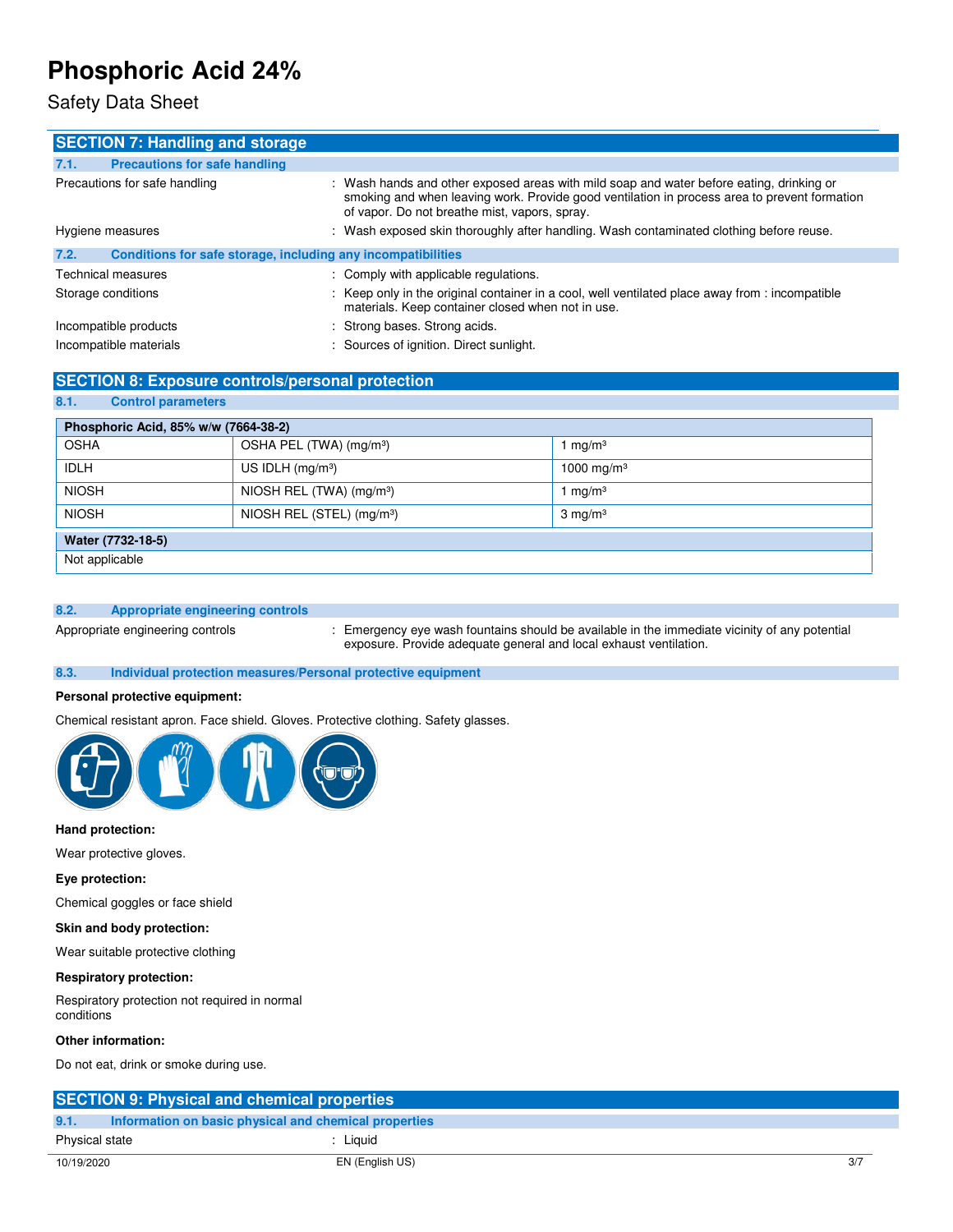# Safety Data Sheet

| Color                                                                   | : Colorless             |  |
|-------------------------------------------------------------------------|-------------------------|--|
| Odor                                                                    | None.                   |  |
| Odor threshold<br>No data available                                     |                         |  |
| No data available<br>pH                                                 |                         |  |
| : No data available<br>Melting point                                    |                         |  |
| Freezing point                                                          | : No data available     |  |
| Boiling point<br>No data available                                      |                         |  |
| Flash point                                                             | No data available       |  |
| Relative evaporation rate (butyl acetate=1)                             | No data available       |  |
| Flammability (solid, gas)                                               | : Non flammable.        |  |
| Vapor pressure                                                          | No data available       |  |
| Relative vapor density at 20 °C                                         | No data available       |  |
| Relative density                                                        | No data available       |  |
| Solubility                                                              | Soluble in water.       |  |
| Log Pow                                                                 | : No data available     |  |
| Auto-ignition temperature                                               | No data available       |  |
| Decomposition temperature                                               | No data available       |  |
| Viscosity, kinematic                                                    | No data available       |  |
| Viscosity, dynamic                                                      | No data available       |  |
| <b>Explosion limits</b>                                                 | : No data available     |  |
| Explosive properties                                                    | : No data available     |  |
| : No data available<br>Oxidizing properties                             |                         |  |
|                                                                         |                         |  |
| 9.2.<br><b>Other information</b><br>No additional information available |                         |  |
|                                                                         |                         |  |
| <b>SECTION 10: Stability and reactivity</b>                             |                         |  |
| 10.1.<br><b>Reactivity</b>                                              |                         |  |
| Thermal decomposition generates : Corrosive vapors.                     |                         |  |
| 10.2.<br><b>Chemical stability</b>                                      |                         |  |
| Not established.                                                        |                         |  |
| 10.3.<br><b>Possibility of hazardous reactions</b>                      |                         |  |
| Not established.                                                        |                         |  |
| 10.4.<br><b>Conditions to avoid</b>                                     |                         |  |
|                                                                         |                         |  |
| Direct sunlight. Extremely high or low temperatures.                    |                         |  |
| 10.5.<br><b>Incompatible materials</b>                                  |                         |  |
| Strong acids. Strong bases. metals.                                     |                         |  |
| 10.6.<br><b>Hazardous decomposition products</b>                        |                         |  |
| Phosphorus oxides. Thermal decomposition generates : Corrosive vapors.  |                         |  |
| <b>SECTION 11: Toxicological information</b>                            |                         |  |
| Information on toxicological effects<br>11.1.                           |                         |  |
|                                                                         |                         |  |
| Likely routes of exposure                                               | : Skin and eye contact  |  |
| Acute toxicity                                                          | : Not classified        |  |
|                                                                         |                         |  |
| Water (7732-18-5)                                                       |                         |  |
| LD50 oral rat                                                           | ≥ 90000 mg/kg           |  |
| ATE US (oral)                                                           | 90000 mg/kg body weight |  |
| Skin corrosion/irritation<br>Causes severe skin burns and eye damage.   |                         |  |
| Serious eye damage/irritation<br>Causes serious eye damage.             |                         |  |
| Respiratory or skin sensitization<br>Not classified                     |                         |  |
| Germ cell mutagenicity<br>Not classified                                |                         |  |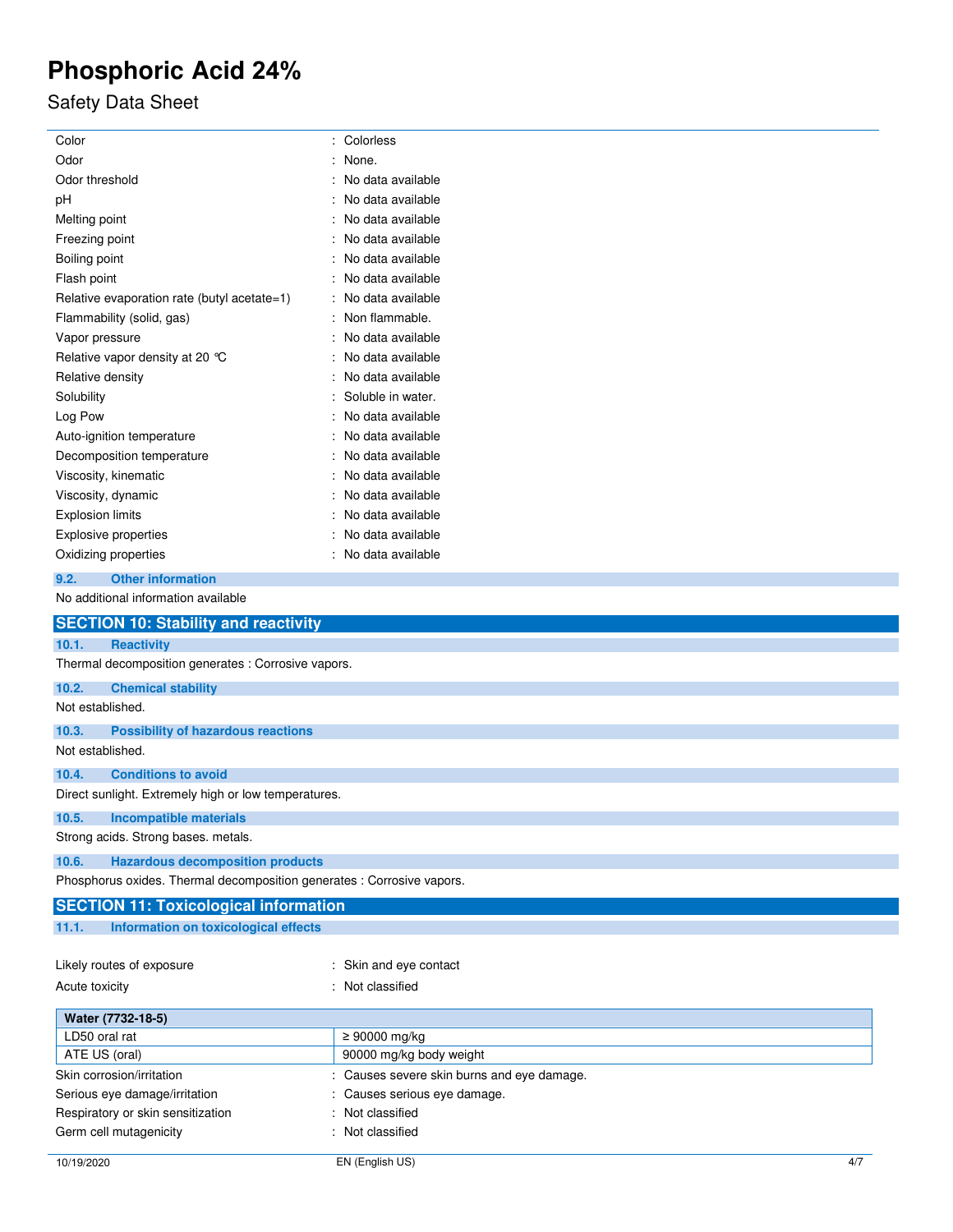## Safety Data Sheet

| Carcinogenicity                                                           | : Not classified                                                    |
|---------------------------------------------------------------------------|---------------------------------------------------------------------|
| Reproductive toxicity<br>Specific target organ toxicity – single exposure | : Not classified<br>: Not classified                                |
| Specific target organ toxicity – repeated<br>exposure                     | : Not classified                                                    |
| Aspiration hazard                                                         | : Not classified                                                    |
| Potential Adverse human health effects and<br>symptoms                    | : Based on available data, the classification criteria are not met. |
| Symptoms/effects after eye contact                                        | : Causes serious eye damage.                                        |

# **SECTION 12: Ecological information**

| 12.1.<br><b>Toxicity</b>                      |                                                                                         |
|-----------------------------------------------|-----------------------------------------------------------------------------------------|
| Phosphoric Acid, 85% w/w (7664-38-2)          |                                                                                         |
| LC50 fish 1                                   | 138 mg/l (LC50)                                                                         |
|                                               |                                                                                         |
| <b>Persistence and degradability</b><br>12.2. |                                                                                         |
| Phosphoric Acid, 25% v/v                      |                                                                                         |
| Persistence and degradability                 | Not established.                                                                        |
| Phosphoric Acid, 85% w/w (7664-38-2)          |                                                                                         |
| Persistence and degradability                 | Biodegradability: not applicable. No test data on mobility of the components available. |
| Biochemical oxygen demand (BOD)               | Not applicable                                                                          |
| Chemical oxygen demand (COD)                  | Not applicable                                                                          |
| <b>ThOD</b>                                   | Not applicable                                                                          |
| Water (7732-18-5)                             |                                                                                         |
| Persistence and degradability                 | Not established.                                                                        |
| 12.3.<br><b>Bioaccumulative potential</b>     |                                                                                         |
| Phosphoric Acid, 25% v/v                      |                                                                                         |
| Bioaccumulative potential                     | Not established.                                                                        |
| Phosphoric Acid, 85% w/w (7664-38-2)          |                                                                                         |
| Bioaccumulative potential                     | Not bioaccumulative.                                                                    |
| Water (7732-18-5)                             |                                                                                         |
| Bioaccumulative potential                     | Not established.                                                                        |
| <b>Mobility in soil</b><br>12.4.              |                                                                                         |
| No additional information available           |                                                                                         |

### **12.5. Other adverse effects**

Other information  $\cdot$  Avoid release to the environment.

| <b>SECTION 13: Disposal considerations</b> |                                                                           |     |
|--------------------------------------------|---------------------------------------------------------------------------|-----|
| <b>Disposal methods</b><br>13.1.           |                                                                           |     |
| Waste disposal recommendations             | : Dispose in a safe manner in accordance with local/national regulations. |     |
| Ecology - waste materials                  | : Avoid release to the environment.                                       |     |
| <b>SECTION 14: Transport information</b>   |                                                                           |     |
| <b>Department of Transportation (DOT)</b>  |                                                                           |     |
| In accordance with DOT                     |                                                                           |     |
| Transport document description             | : UN1805 Phosphoric acid solution, 8, III                                 |     |
| UN-No.(DOT)                                | $:$ UN1805                                                                |     |
| 10/19/2020                                 | EN (English US)                                                           | 5/7 |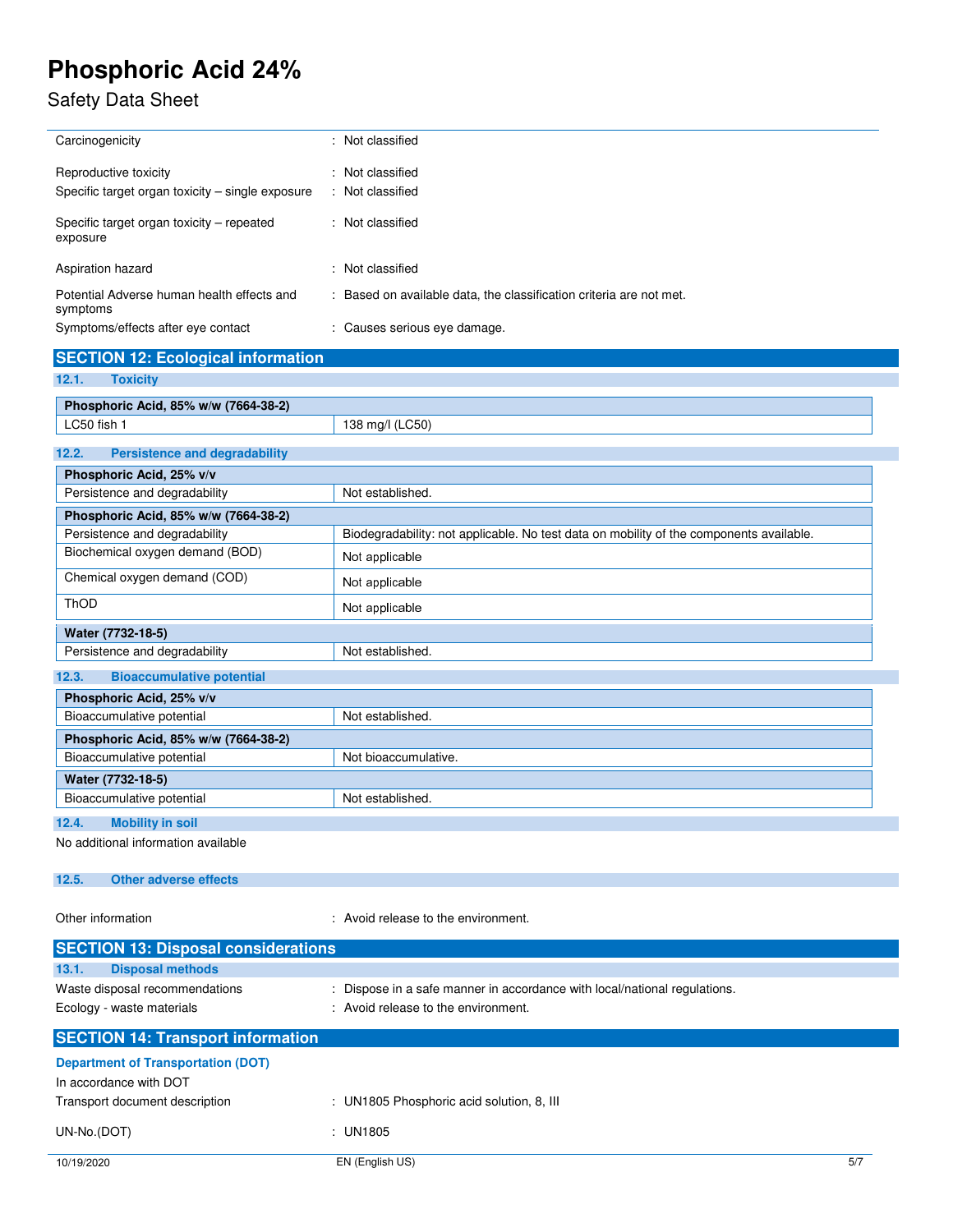### Safety Data Sheet

| Proper Shipping Name (DOT)                                                | : Phosphoric acid solution                                                                                                                                                                                                                                                                                                                                                                                                                                                                                                                                                                                                                                                                                                                                                                                                                                                                                                                                                                                          |
|---------------------------------------------------------------------------|---------------------------------------------------------------------------------------------------------------------------------------------------------------------------------------------------------------------------------------------------------------------------------------------------------------------------------------------------------------------------------------------------------------------------------------------------------------------------------------------------------------------------------------------------------------------------------------------------------------------------------------------------------------------------------------------------------------------------------------------------------------------------------------------------------------------------------------------------------------------------------------------------------------------------------------------------------------------------------------------------------------------|
| Transport hazard class(es) (DOT)                                          | : 8 - Class 8 - Corrosive material 49 CFR 173.136                                                                                                                                                                                                                                                                                                                                                                                                                                                                                                                                                                                                                                                                                                                                                                                                                                                                                                                                                                   |
| Packing group (DOT)                                                       | : III - Minor Danger                                                                                                                                                                                                                                                                                                                                                                                                                                                                                                                                                                                                                                                                                                                                                                                                                                                                                                                                                                                                |
| Hazard labels (DOT)                                                       | : 8 - Corrosive                                                                                                                                                                                                                                                                                                                                                                                                                                                                                                                                                                                                                                                                                                                                                                                                                                                                                                                                                                                                     |
|                                                                           | <b>CORROSIVE</b>                                                                                                                                                                                                                                                                                                                                                                                                                                                                                                                                                                                                                                                                                                                                                                                                                                                                                                                                                                                                    |
| DOT Packaging Non Bulk (49 CFR 173.xxx)                                   | : 203                                                                                                                                                                                                                                                                                                                                                                                                                                                                                                                                                                                                                                                                                                                                                                                                                                                                                                                                                                                                               |
| DOT Packaging Bulk (49 CFR 173.xxx)                                       | : 241                                                                                                                                                                                                                                                                                                                                                                                                                                                                                                                                                                                                                                                                                                                                                                                                                                                                                                                                                                                                               |
| DOT Special Provisions (49 CFR 172.102)                                   | : A7 - Steel packaging must be corrosion-resistant or have protection against corrosion.<br>IB3 - Authorized IBCs: Metal (31A, 31B and 31N); Rigid plastics (31H1 and 31H2); Composite<br>(31HZ1 and 31HA2, 31HB2, 31HN2, 31HD2 and 31HH2). Additional Requirement: Only liquids<br>with a vapor pressure less than or equal to 110 kPa at 50 C (1.1 bar at 122 F), or 130 kPa at 55<br>C (1.3 bar at 131 F) are authorized, except for UN2672 (also see Special Provision IP8 in Table<br>2 for UN2672).<br>N34 - Aluminum construction materials are not authorized for any part of a packaging which is<br>normally in contact with the hazardous material.<br>T4 - 2.65 178.274(d)(2) Normal 178.275(d)(3)<br>TP1 - The maximum degree of filling must not exceed the degree of filling determined by the<br>following: Degree of filling = $97/1 + a$ (tr - tf) Where: tr is the maximum mean bulk temperature<br>during transport, and tf is the temperature in degrees celsius of the liquid during filling. |
| DOT Packaging Exceptions (49 CFR 173.xxx)                                 | : 154                                                                                                                                                                                                                                                                                                                                                                                                                                                                                                                                                                                                                                                                                                                                                                                                                                                                                                                                                                                                               |
| DOT Quantity Limitations Passenger aircraft/rail : 5 L<br>(49 CFR 173.27) |                                                                                                                                                                                                                                                                                                                                                                                                                                                                                                                                                                                                                                                                                                                                                                                                                                                                                                                                                                                                                     |
| DOT Quantity Limitations Cargo aircraft only (49 : 60 L<br>CFR 175.75)    |                                                                                                                                                                                                                                                                                                                                                                                                                                                                                                                                                                                                                                                                                                                                                                                                                                                                                                                                                                                                                     |
| DOT Vessel Stowage Location                                               | : A - The material may be stowed "on deck" or "under deck" on a cargo vessel and on a<br>passenger vessel.                                                                                                                                                                                                                                                                                                                                                                                                                                                                                                                                                                                                                                                                                                                                                                                                                                                                                                          |
| Other information                                                         | : No supplementary information available.                                                                                                                                                                                                                                                                                                                                                                                                                                                                                                                                                                                                                                                                                                                                                                                                                                                                                                                                                                           |

| <b>SECTION 15: Regulatory information</b> |                                 |  |
|-------------------------------------------|---------------------------------|--|
| 15.1. US Federal regulations              |                                 |  |
| Phosphoric Acid, 25% v/v                  |                                 |  |
| SARA Section 311/312 Hazard Classes       | Immediate (acute) health hazard |  |

All components of this product are listed, or excluded from listing, on the United States Environmental Protection Agency Toxic Substances Control Act (TSCA) inventory

| Phosphoric Acid, 85% w/w (7664-38-2)                            |         |
|-----------------------------------------------------------------|---------|
| RQ (Reportable quantity, section 304 of EPA's<br>List of Lists) | 5000 lb |

| 15.2. International regulations                       |  |  |
|-------------------------------------------------------|--|--|
| <b>CANADA</b>                                         |  |  |
| Phosphoric Acid, 85% w/w (7664-38-2)                  |  |  |
| Listed on the Canadian DSL (Domestic Substances List) |  |  |
|                                                       |  |  |

### **EU-Regulations**

No additional information available

### **National regulations**

No additional information available

### **15.3. US State regulations**

California Proposition 65 - This product does not contain any substances known to the state of California to cause cancer, developmental and/or reproductive harm